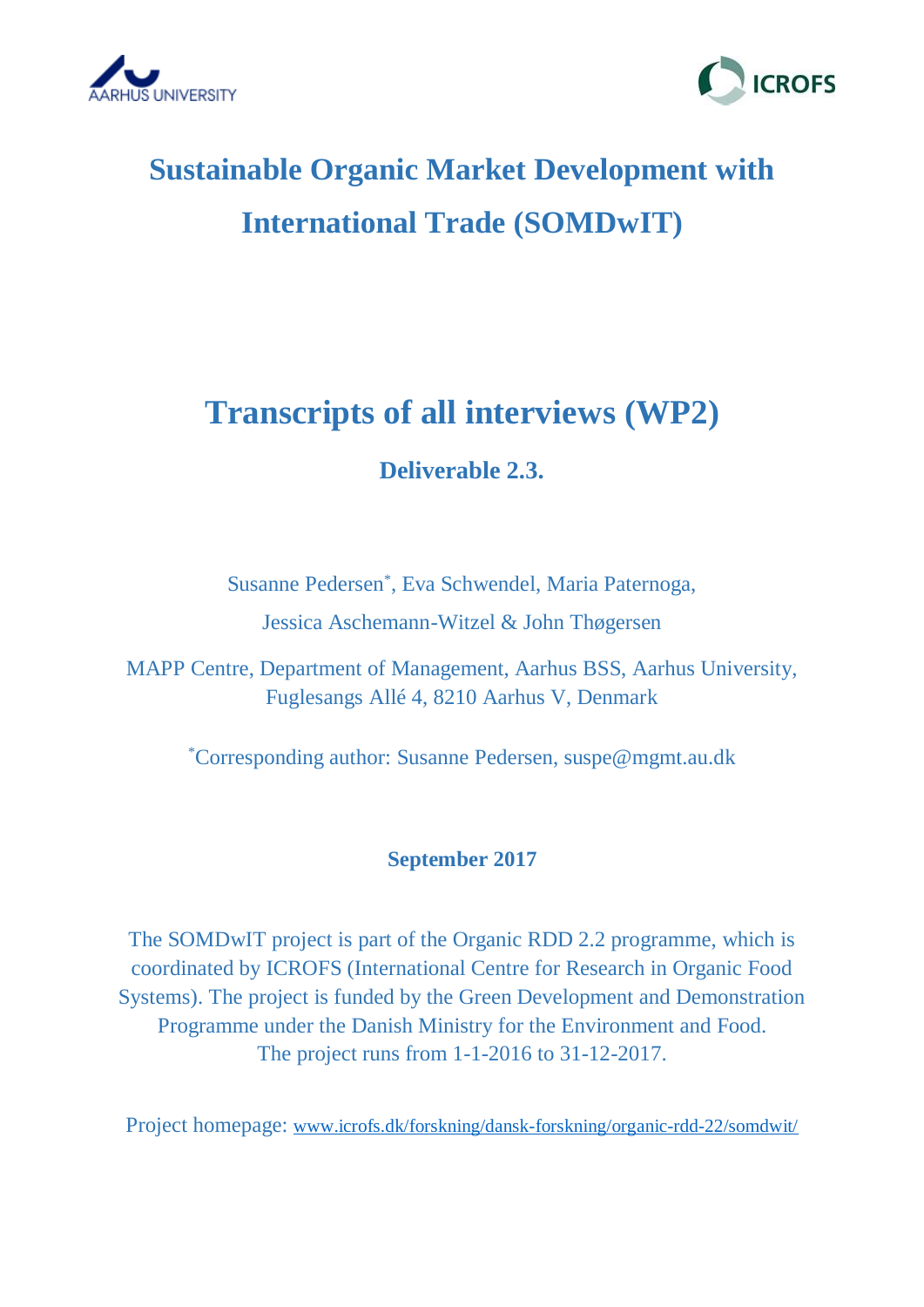



#### Introduction

The purpose of SOMDwIT WP2 is to explore the influence of "made-in-Denmark" relatively to competing countries of origin on how organic food products are evaluated on quality dimensions that consumers perceive as important (both organic food in general and specific product categories) at important and emerging markets. Hence, interviews with consumers in Germany, China and Thailand were conducted employing two different qualitative methods: In-store interviews and focus groups. The choice of methods, the underlying reasoning and the content of the interview guides can be found in Deliverable 2.2.

The data collections were conducted in March to August in 2016 and again in March 2017 in China, since it was possible to collect more in-store interviews in China.

#### In-store interviews

#### *Procedure*

The in-store interviews took place in stores supplying at least some imported organic food from various countries. The organic consumers were intercepted directly at the point of purchase, in a natural buying situation, where cues used to identify and evaluate organic food products are naturally plentiful. The study focused on organic vegetables (carrots), meat (pork), and dairy products in order to capture potential differences between product types, and hence, consumers were intercepted at these shelfs in the store. The actual aim of the study was not revealed to the consumer in order to avoid a potential bias due to priming associations with the topic. Before starting the interview, permission was asked to audio-tape the interview.

In Germany, interviews were conducted in the cities of Münster, Munich and Hamburg. The interviews took place in Rewe (the second largest general food retailer in Germany [\(Tagesspiegel,](#page-5-0)  [2015\)](#page-5-0)) and denn's Biomarkt (the largest specialty store for organic products [\(Pabst, 2014\)](#page-5-1)). In Rewe, consumers were approached after they had made a decision and placed an organic product in their shopping basket, while consumers in denn's Biomarkt could be approached already before putting products in their shopping basket, as denn's Biomarkt only sells organic products.

In Thailand, data were collected in 16 different stores in Bangkok, and in China, interviews were carried out in 15 stores in Guangzhou. The choice of these big cities (Bangkok, 8.2 mill. residents)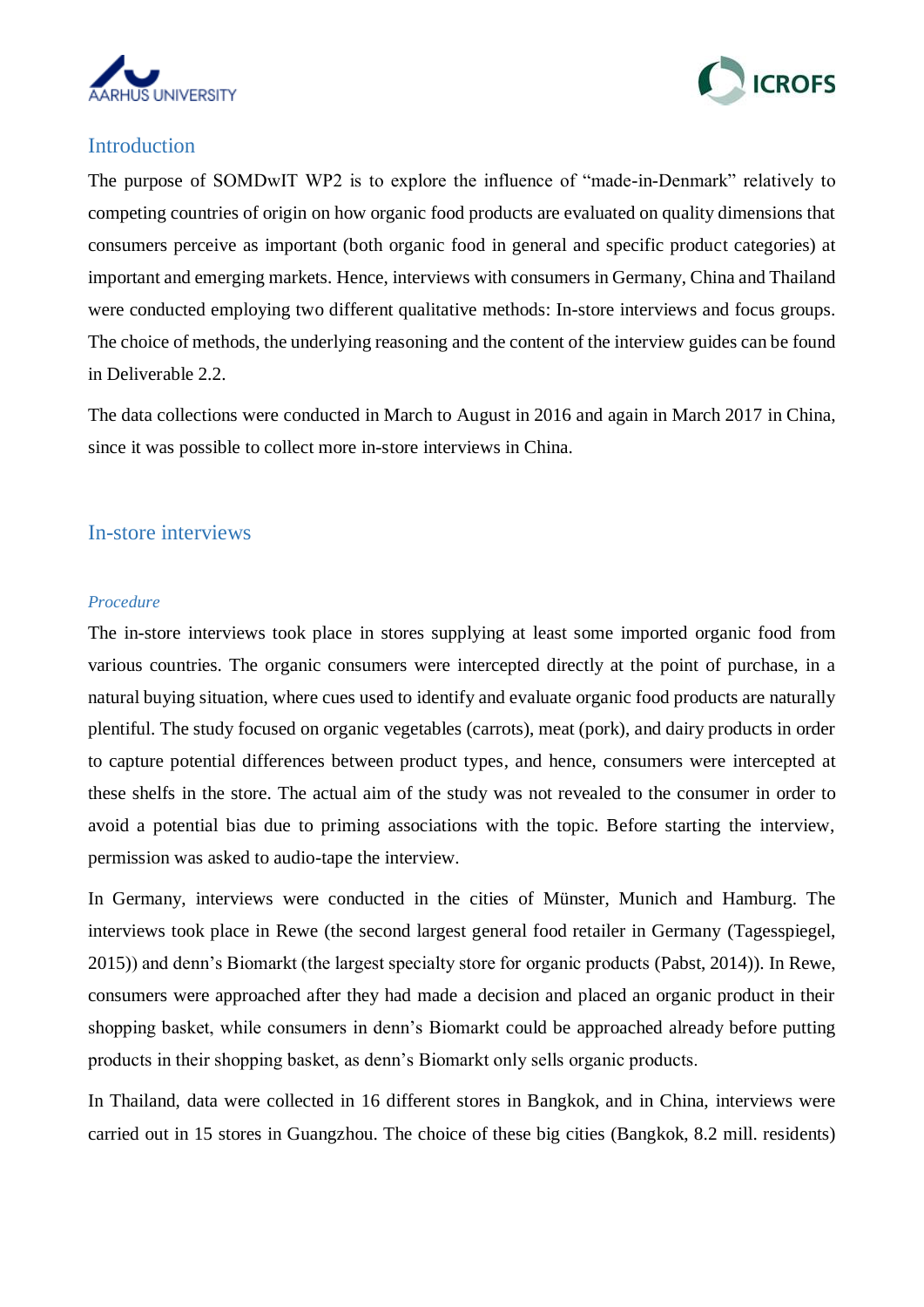



and China (Guangzhou, 17 mill. residents) was based on the assumption that both the supply and demand of imported organic products would be higher in big cities. In both locations, the stores were a mix of supermarkets and larger specialty stores with a bigger supply of organic products.

In Germany, the interviews were conducted by two interviewers, while in Thailand and China the interviews were conducted by MBA-students from local universities. All interviewers were thoroughly instructed by the authors and followed the same structured interview guide (see Deliverable 2.2.).

#### *Sample*

Consumers were approached and screened for knowledge and purchase of organic food products. Only consumers that knew what organic food is and bought it at least occasionally were interviewed. See Table 1 for socio-demographic characteristics of the sample.

|                                   | <b>Germany</b>                     | <b>China</b>                                                    | <b>Thailand</b>                                          |
|-----------------------------------|------------------------------------|-----------------------------------------------------------------|----------------------------------------------------------|
| <b>Number of participants</b>     | 255                                | 57                                                              | 63                                                       |
| <b>Conducted in</b>               | Münster, Munich, Hamburg           | Guangzhou<br>$(26 \text{ in } 2016 \text{ and }$<br>31 in 2017) | <b>Bangkok</b>                                           |
| <b>Stores</b>                     | Rewe (160)<br>denn's Biomarkt (95) | 15 different stores<br>with imported<br>organic products        | 16 different stores<br>with imported<br>organic products |
| <b>Gender</b>                     |                                    |                                                                 |                                                          |
| male/female, %                    | 32/68                              | 22/78                                                           | 22/78                                                    |
| Age, years                        |                                    |                                                                 |                                                          |
| Mean $(SD)$                       | 45(14)                             | 33(11)                                                          | 36(13)                                                   |
| Youngest                          | 21                                 | 18                                                              | 22                                                       |
| Oldest                            | 84                                 | 71                                                              | 70                                                       |
| <b>Education</b> , %              |                                    |                                                                 |                                                          |
| Master degree or higher           |                                    | 35                                                              | 43                                                       |
| Bachelor degree                   | $64*$                              | 61                                                              | 46                                                       |
| Other education after high school | 11                                 | 0                                                               | 6                                                        |
| High school or lower              | 25                                 |                                                                 | 5                                                        |

#### **Table 1: Sample characteristics of in-store interview participants**

\* Covering both bachelor and master degrees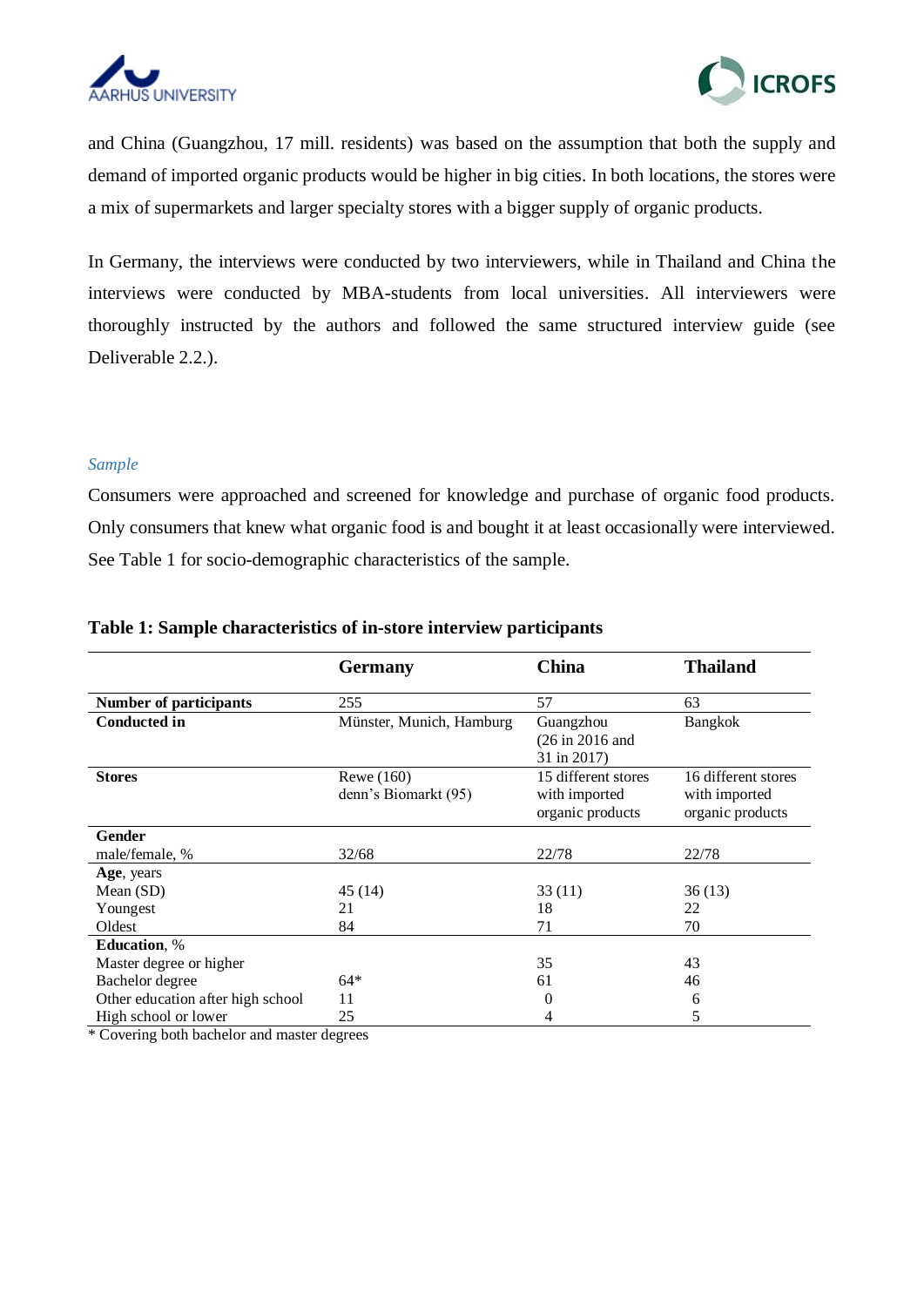



#### *Transcription*

All interviews were audio recorded. The audio recordings were transcribed in the native languages by the interviewers (native speakers) and then translated to English. Another person compared the audio recordings, the transcriptions and the English translations to ensure consistency.

#### Focus groups

#### *Procedure*

Focus groups were conducted with consumers in all three countries (March 2016 in Germany and China and August 2016 in Thailand). In Germany, participants were recruited by distributing an illustrative flyer addressing organic consumers through various media channels, supplemented by snowball sampling, that is, a non-probabilistic sampling method [\(Bryman & Bell, 2015\)](#page-5-2). In China and Thailand, consumers were recruited through personal and professional networks of partners in the SOMDwIT-project.

In the recruitment communication, a reward for participation was mentioned, but not specified in order to reduce the possible detrimental effects of such a rewards on organic consumers' intrinsic motivation to participate and share their thought, including a possible increased risk of careless or random answering [\(Hyman & Sierra, 2012\)](#page-5-3).

All focus groups were led by a native speaking moderator and supported by an assistant. The focus groups lasted between 45 and 110 minutes. The focus groups were audio recorded with the consent of the participants, and the participants were informed that they were allowed to leave the focus group at any time. Details on the content of the focus groups and the interview guide can be found in Deliverable 2.2.

#### *Sample*

Potential participants were screened for being at least partly responsible for grocery shopping in their household. In Germany, participants were also screened for having bought at least one organic food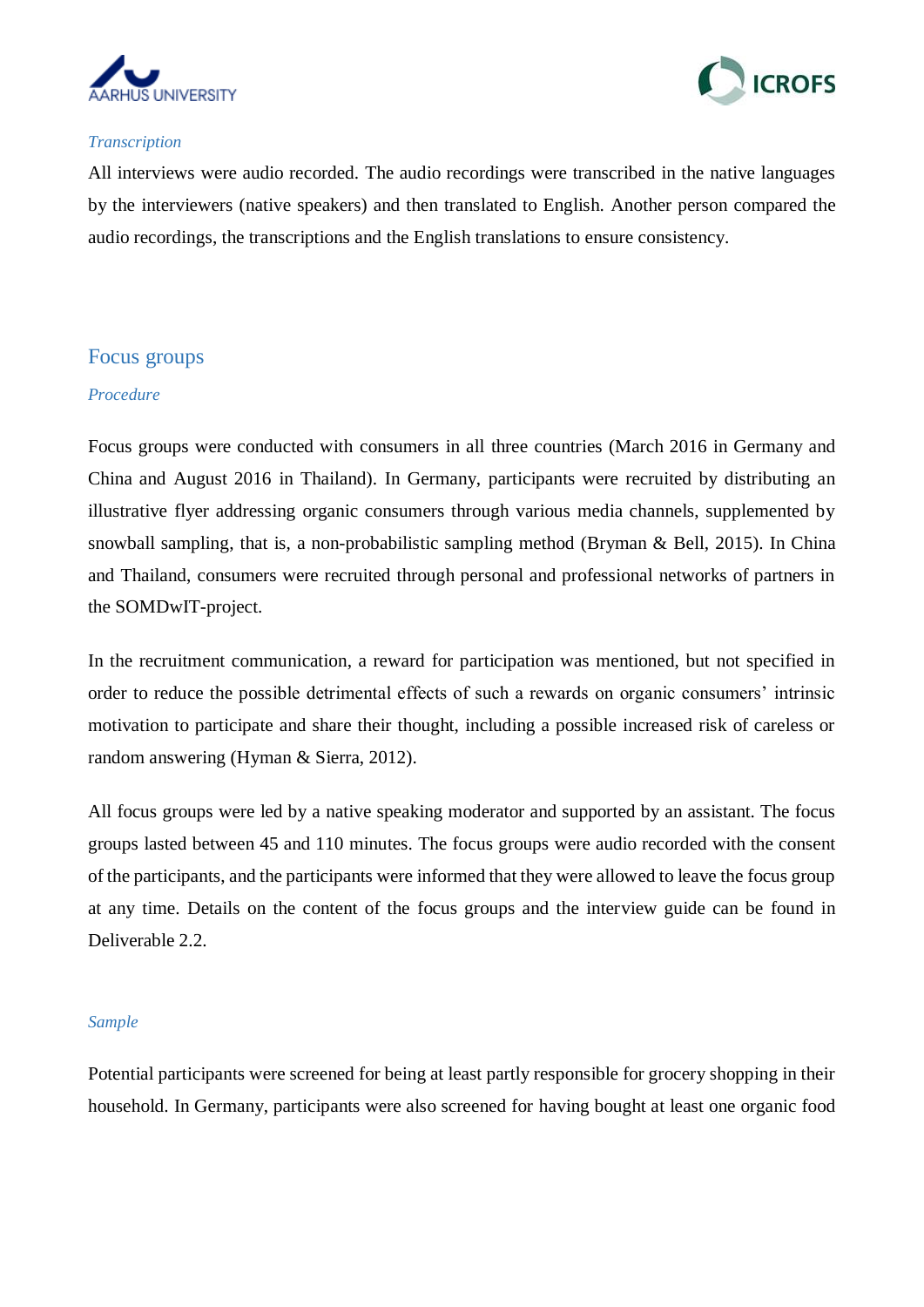



product during the past two weeks, while this was during the past six months in Thailand and China, since organic consumption is not as widespread there as in Germany.

Table 2 provides the characteristics of the focus groups in each country.

#### **Table 2: Sample characteristics of focus group participants**

|                               | <b>Germany</b>                          | <b>China</b>   | <b>Thailand</b> |
|-------------------------------|-----------------------------------------|----------------|-----------------|
| Number of focus groups        | 6                                       | $\overline{2}$ | $\mathfrak{2}$  |
| <b>Conducted in</b>           | Münster, Munich,<br>Hamburg (2 in each) | Guangzhou      | Bangkok         |
| <b>Number of participants</b> | 38                                      | 19             | 16              |
| Males<br>Females              | 14<br>24                                | 8<br>11        | 5<br>11         |
| Age, years                    |                                         |                |                 |
| Mean                          | 36                                      | 32             | 36              |
| Youngest<br>Oldest            | 21<br>70                                | 25<br>37       | 27<br>55        |
| Occupation                    |                                         |                |                 |
| Student                       | 17                                      | 2              |                 |
| Employed                      | 18                                      | 17             | 14              |
| Retired                       | $\overline{c}$                          |                |                 |
| Unemployed                    | 1                                       |                | 1               |

#### *Transcription*

The audio recordings were transcribed verbatim in the native languages by a native speaker that was present during the focus group and then translated to English by another person. Then the moderator compared the audio recordings, the transcriptions and the English translations to ensure consistency.

The transcripts of all in-store interviews and focus groups in all three countries will be available at OrganicEprints, when the project ends December 31, 2017.